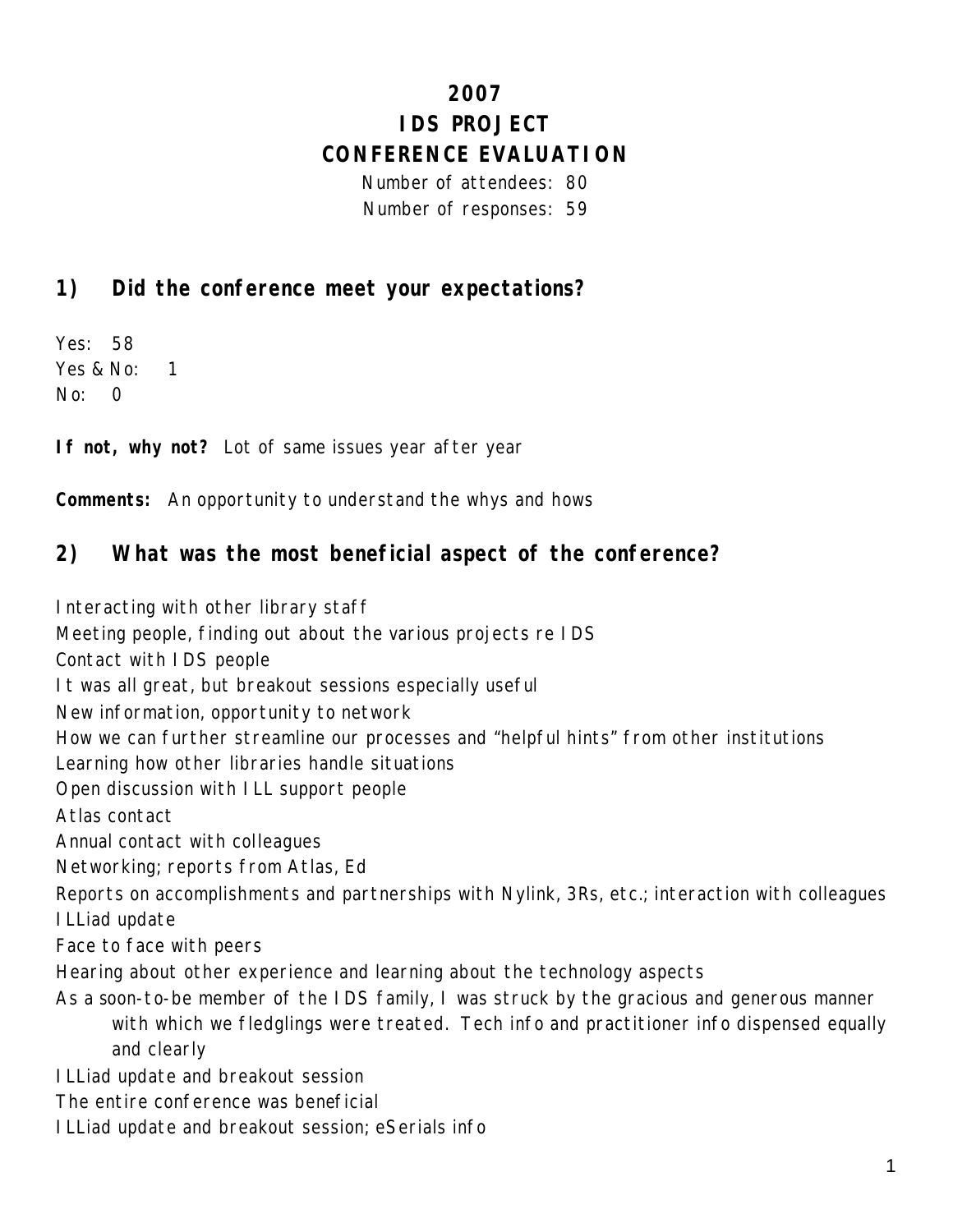Breakout sessions ILL staff breakout session ILL staff session and Genie All good ILLiad update Getting together in small groups to listen to other people's ideas Breakout sessions—being able to discuss topics Chance to hear from Atlas people and give them ideas. Talking to other participants and getting ideas Intro to all the organizations involved with the IDS Project ILLiad Atlas presentation – Genie; also ?????? was very good NYS Research Library Comfort of networking with present IDS participants As soon-to-be IDS partners it was excellent to hear from a variety of experienced IDS **Participants** Variety of sessions ILLiad what's new; 2008 planning Being able to meet the people working at libraries I lend and borrow from. I can put a face to the names. Learning about Nylink and 3R regional relationships; tour of IDS office New ideas to help daily process Breakout session Updates on Atlas, Availability Server; networking Feeling of community and desire to communicate information Ed's statistics. Numbers don't like. ILLiad works! Breakout sessions were excellent to hear each other's concerns, procedures, policies, etc. Hearing about the issues dealt with within the IDS community and those that require future consideration Instruction on the IDS Availability Server. The hands-on section was great. Morning orientation session; opportunities for networking Networking with peers—mentors—breakout sessions Orientation; mentoring; administrators' meeting program Breakout sessions; informal conversations of individual issues Overview presentations New ideas and workflow methods; news about upcoming upgrades All of it. Liked the updates, especially from Genie; liked meeting people and the sharing groups Many of the information sections were great Updates; people networking Meeting everyone; hearing administrators' issues and ideas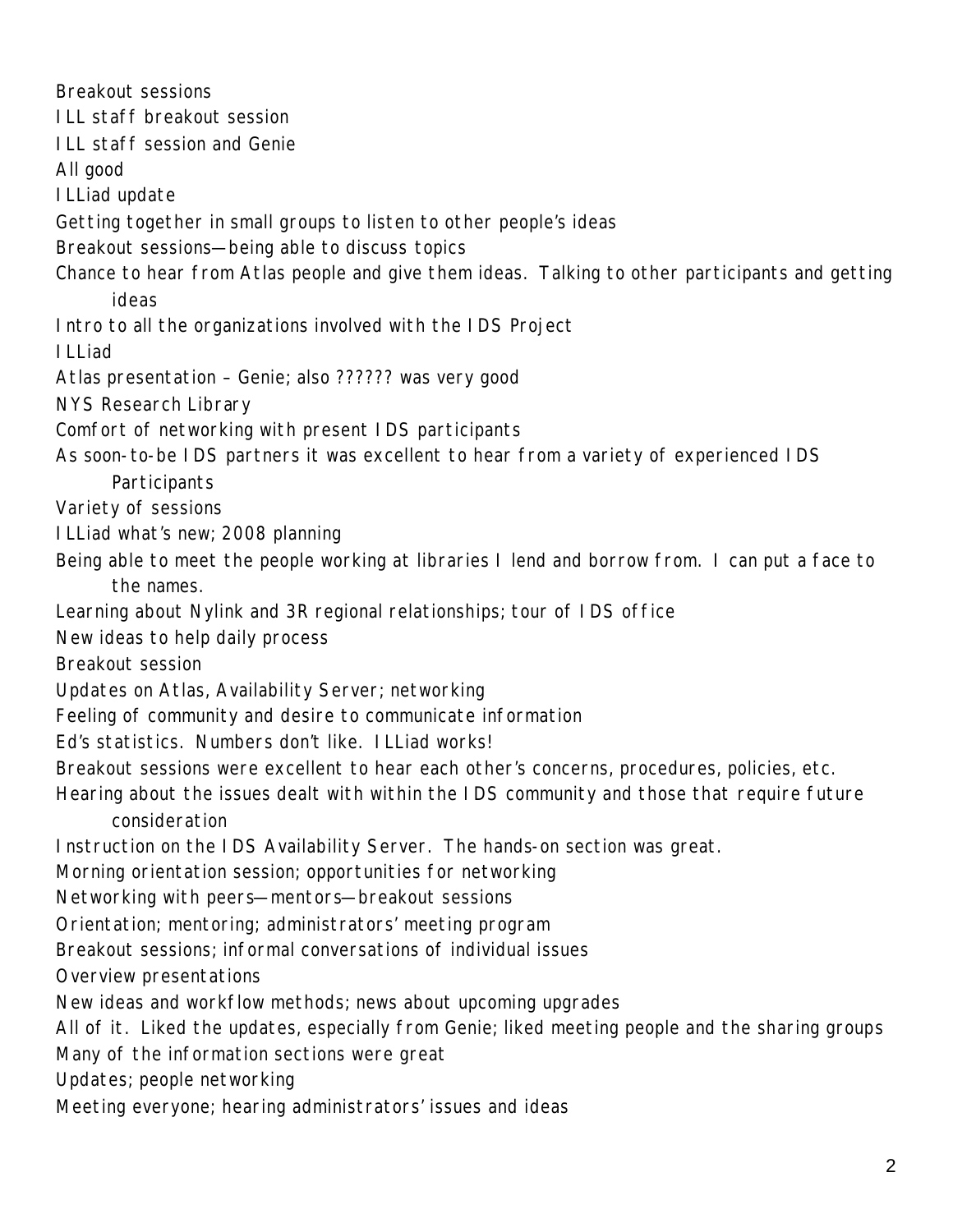## **3) What was the least beneficial aspect of the conference?**

There was none - 3 It would have been useful to have a conversation with the OCLC [Constant] data re handout from Jon Penn Repeated stats On [the] whole, this was a great conference All good - 3 Breakout session for ILL staff. A person who is just coming aboard dominated the conversation With the way they are doing ILL, non-ILLiad Mentoring program – 3 Too much time on mentor intro and reports although good to know what they can offer—we heard them twice but didn't have time to discuss as a larger group, which would be worthwhile eSerials – phone session – 2 eSerials update—didn't like format—didn't seem to offer anything new Too little time allotted for breakout session Rain and high humidity LAND update – no news Some repeating of content in different sessions Too much sugar Hearing breakout [session] reports 3 times One bathroom stall in the ladies' bathroom on lower level of library It was all very informative and thought-provoking None really, but the group reporters should have time set aside to condense notes before Individually presenting to the big group Can't think of one A few times sessions too technical for my interest/area of responsibility  $N/A - 3$ 

| 4)      |   |                |                |                | (1 being not helpful and 10 being extremely helpful) |   |   |   | On a scale of $1-10$ how helpful was the eSerials Update? $(3:30 - 4:00 \text{ pm})$ ? |
|---------|---|----------------|----------------|----------------|------------------------------------------------------|---|---|---|----------------------------------------------------------------------------------------|
|         | 2 | 3 <sup>7</sup> | $\overline{4}$ | 5 <sub>1</sub> | $6^{\circ}$                                          | 7 | 8 | 9 | 10                                                                                     |
| $2=1$   |   |                |                |                |                                                      |   |   |   |                                                                                        |
| $3 = 2$ |   |                |                |                |                                                      |   |   |   |                                                                                        |
| $4 = 1$ |   |                |                |                |                                                      |   |   |   |                                                                                        |
| $5 = 7$ |   |                |                |                |                                                      |   |   |   |                                                                                        |
| $6=1$   |   |                |                |                |                                                      |   |   |   |                                                                                        |
| $7 = 6$ |   |                |                |                |                                                      |   |   |   |                                                                                        |
| $8=12$  |   |                |                |                |                                                      |   |   |   |                                                                                        |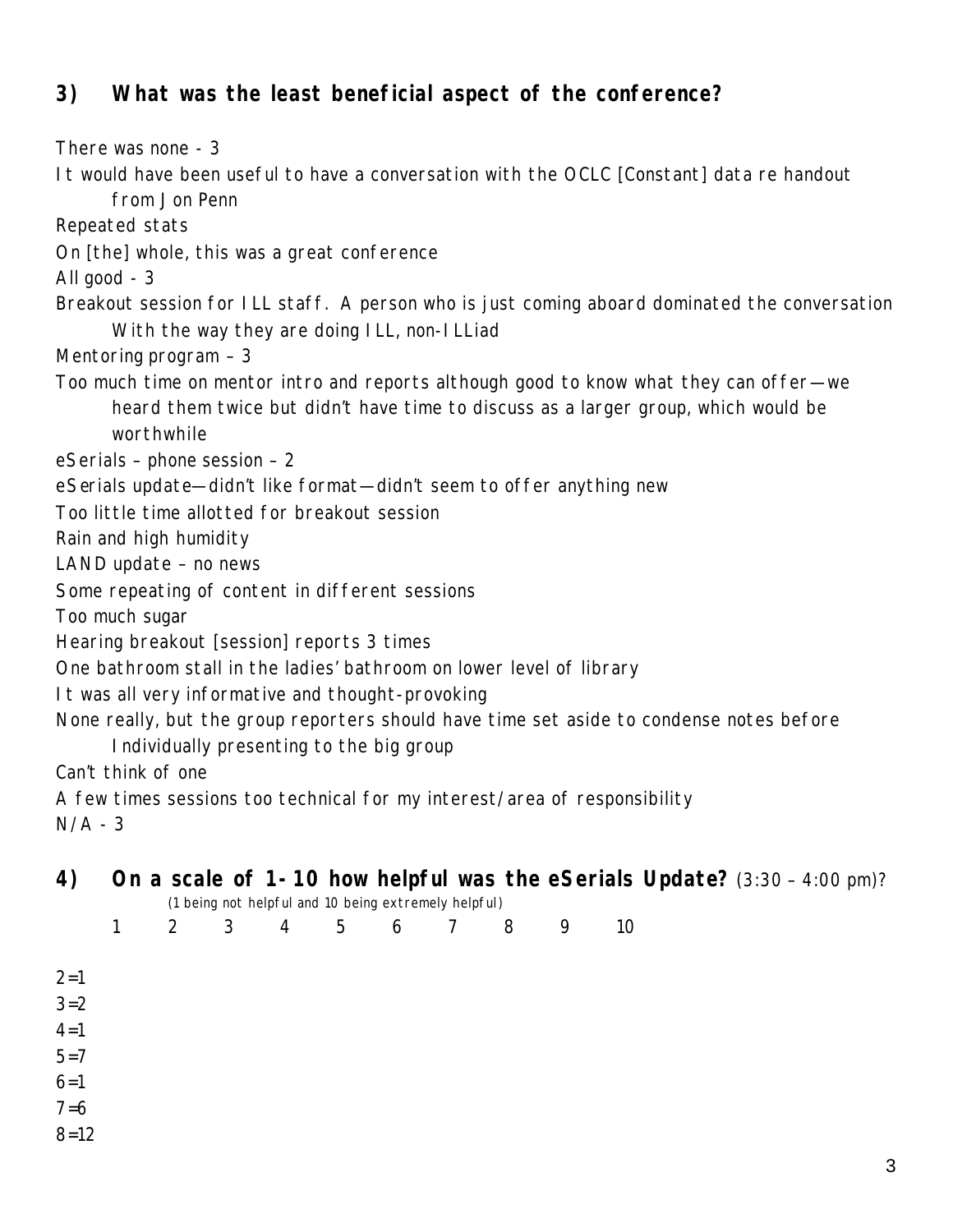$9 = 14$  $10=11$ 

#### **Comments:**

N/A Skipped I need to learn more since I am new I need to learn more to understand Some of presentation duplicate – what was already done for us The web presentation was good but a 1-page handout would have helped Great concept, well-presented, hopeful Missed it Not using yet Showed some libraries that it wasn't hard to use and do – a few people were just leery about actually doing it [because of] staff shortage and change. Mentor program will help. We already use it so not helpful for us but I understand it's good for others! A bit hard to hear—I will get online to learn more and register Instruction sheet very helpful. Don't really like conference call presentations. Nice overview but some of screen shots were small font Thank you, thank you, thank you, thank you, thank you We are currently enrolled We're already doing this

### **5) On a scale of 1-10 how helpful were the IDS Availability Server sessions?**

| (1 being not helpful and 10 being extremely helpful) |                |   |   |                 |   |   |   |   |    |  |  |
|------------------------------------------------------|----------------|---|---|-----------------|---|---|---|---|----|--|--|
| 1                                                    | $\overline{2}$ | 3 | 4 | $5\overline{)}$ | 6 | 7 | 8 | 9 | 10 |  |  |
|                                                      |                |   |   |                 |   |   |   |   |    |  |  |
|                                                      |                |   |   |                 |   |   |   |   |    |  |  |
|                                                      |                |   |   |                 |   |   |   |   |    |  |  |
|                                                      |                |   |   |                 |   |   |   |   |    |  |  |
|                                                      |                |   |   |                 |   |   |   |   |    |  |  |
|                                                      |                |   |   |                 |   |   |   |   |    |  |  |
| $9 = 20$                                             |                |   |   |                 |   |   |   |   |    |  |  |
| $10 = 21$                                            |                |   |   |                 |   |   |   |   |    |  |  |
|                                                      |                |   |   |                 |   |   |   |   |    |  |  |
|                                                      |                |   |   |                 |   |   |   |   |    |  |  |

#### **Comments:**

Lending powerpoint wonderful—Chris is dynamite! Didn't make it to that one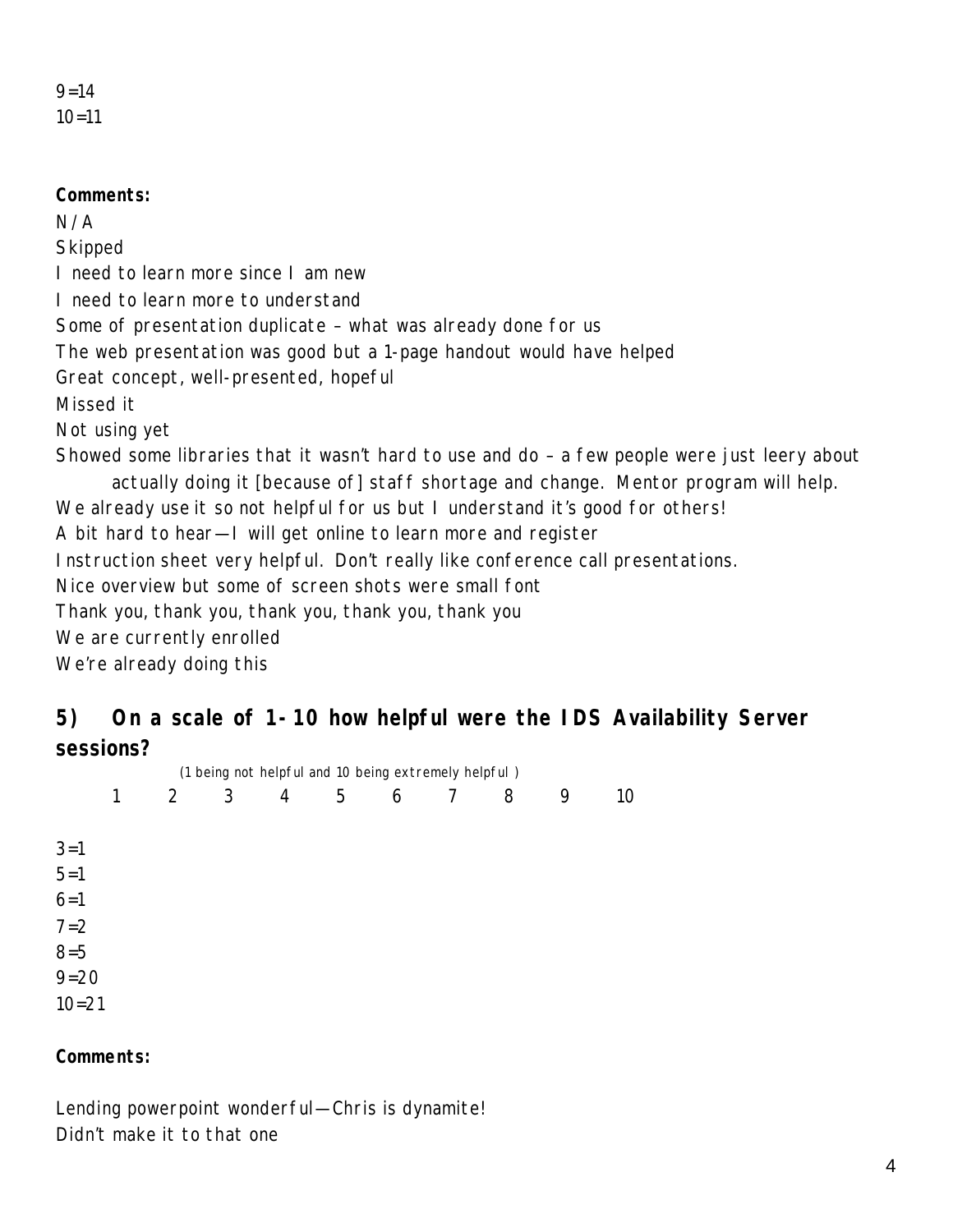**Skipped** It will simplify processes immensely I need to learn more to understand Didn't use them Great if our IT will open the port! Very helpful A great option to better serve the patron and make the practitioner's life easier Can't wait to implement—great job Harriet! Did not attend Step-by-step show and tell helps people like to use it and see how easy it is to do We already use it so not helpful for us but understand it's good for others! [Didn't attend] I was late Good presentations and handouts Hands on sessions – great! Will be helpful to know which journals I can send electronically It was helpful to learn about the relationship between using the Availability Server and article fill rates Thank you, thank you, thank you Thanks Harriet and Mark Did not attend training—would have liked to see this earlier in the day This is an incredibly significant tool for allowing all of us to utilize our e-resources, both for ILL and in-house. Amazing Mark! This is what I needed New information—very helpful Love it! Helpful to know what [eSerials and Availability Server] are all about  $N/A=2$ 

## **6) On a scale of 1-10 how helpful was the Wednesday morning breakout session?**

| (1 being not helpful and 10 being extremely helpful) |  |  |  |  |                   |  |  |  |  |  |  |  |
|------------------------------------------------------|--|--|--|--|-------------------|--|--|--|--|--|--|--|
|                                                      |  |  |  |  | 1 2 3 4 5 6 7 8 9 |  |  |  |  |  |  |  |

### **ILL Staff session:**

 $3 = 1$  $7 = 3$ 8=11  $9 = 10$ 

 $10=13$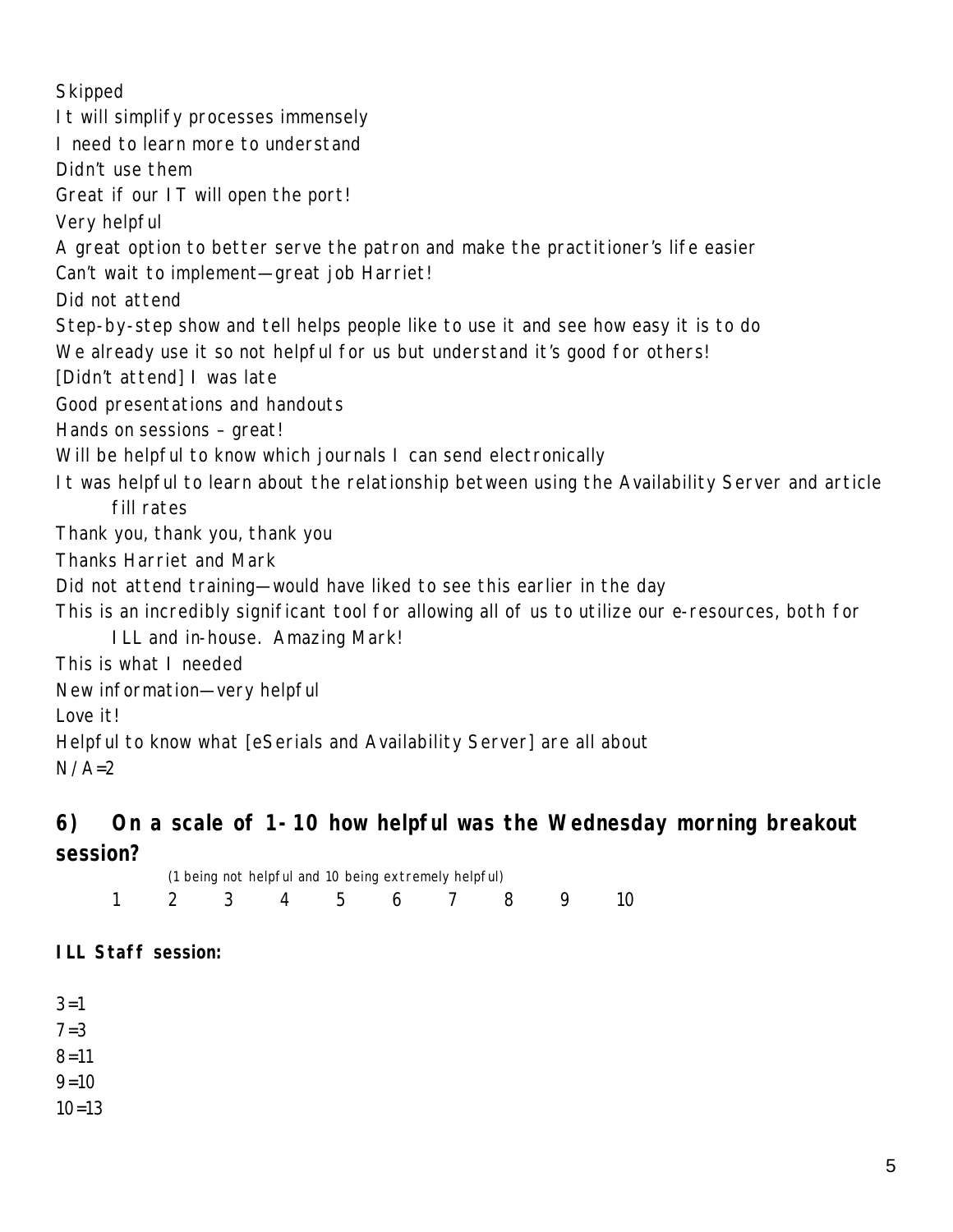#### **Comments:**

Very good ideas, questions. Loved having Genie floating around to help.

Good exposure to others' methods

Excellent exchange of ideas!

Nothing is ever resolved

Very useful to new IDS folks to immerse us in terminology and points of interest and

Importance being addressed by members

Very interesting how other libraries actually lend and borrow

This was great! However, I was hoping for more "nitty gritty" helpful hints, e.g., tricks & tips on time savers, etc. But overall, really enjoyed.

Needs to be longer sessions. Great having Genie sit in and make comments.

Being a new person, some of the discussions were not familiar to me yet.

Maybe an hour one day and an hour the next day would give people time to think of things they want to talk about

Could have been nice to have another room

It was nice to discuss how to handle

Suggested topics were good to get people talking—great to hear others' concerns and solutions A really good barometer of what everyone is thinking about

Great opportunity to hear what other libraries do

Lots to discuss!

Good to get a view on how others are doing things

Some good ideas from other libraries

Heading others' concerns and solutions

Great exchange of ideas and aides

I know I had some of my questions answered about issues I've had with the system

#### **Administrators' session**

 $6=1$  $7 = 1$  $8 = 7$  $9 = 4$  $10=10$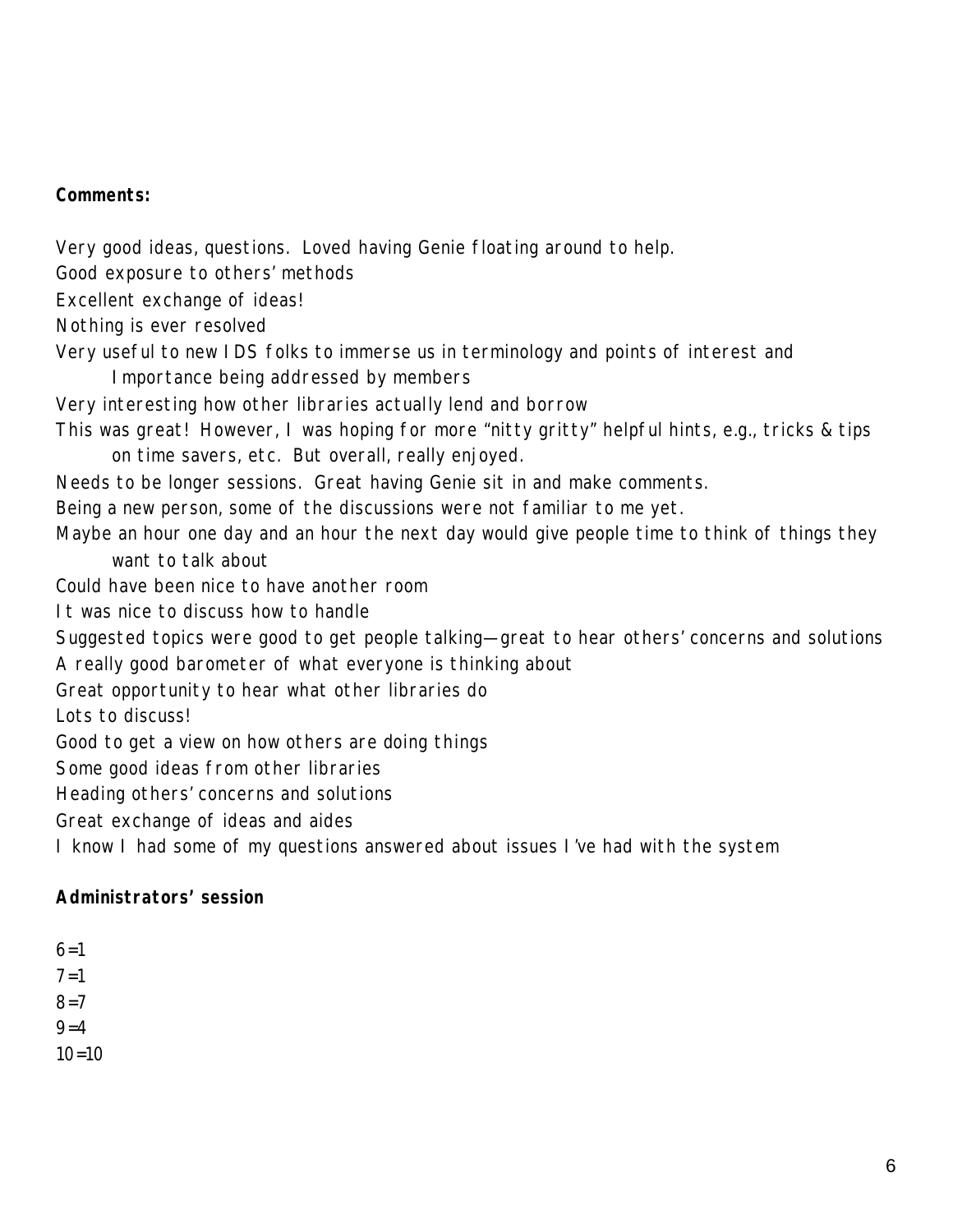#### **Comments:**

It's time to discuss the "governance" stuff, painful as it may be, in order to insure sustainability Good discussion on a variety of high-level tasks and topics

Looking ahead to how to make the project scalable and self-sustaining was an important exercise

Really good to review objectives and to be updated on current "challenges"

All the discussion points were important, but it felt like folks were looking for a way to make

the IDS Project cost money Wanted to attend both fully and couldn't (straddling the two)—but I did get a lot out of both Geared toward needs I need to address and overall needs of organization Would like list of attendees

Very useful discussion, especially for a 3Rs Director. Very collegial group.

### **7) On a scale of 1-10 how helpful was the ILLiad Update?**

|           |              |                | (1 being not helpful and 10 being extremely helpful) |  |         |  |  |   |   |    |  |  |  |
|-----------|--------------|----------------|------------------------------------------------------|--|---------|--|--|---|---|----|--|--|--|
|           | $\mathbf{1}$ | $\overline{2}$ | 3                                                    |  | 4 5 6 7 |  |  | 8 | 9 | 10 |  |  |  |
|           |              |                |                                                      |  |         |  |  |   |   |    |  |  |  |
| $5 = 1$   |              |                |                                                      |  |         |  |  |   |   |    |  |  |  |
| $6 = 1$   |              |                |                                                      |  |         |  |  |   |   |    |  |  |  |
| $7 = 1$   |              |                |                                                      |  |         |  |  |   |   |    |  |  |  |
| $8 = 11$  |              |                |                                                      |  |         |  |  |   |   |    |  |  |  |
| $9 = 13$  |              |                |                                                      |  |         |  |  |   |   |    |  |  |  |
| $10 = 29$ |              |                |                                                      |  |         |  |  |   |   |    |  |  |  |

#### **Comments:**

Genie has to come back!! Dan has to come back!! Good things to come! Looking forward to it Very good 1-page handout of basic points was needed Dynamic and very precise, honestly! Can't wait for [Ver.] 8! Very valuable to get direct interaction with Atlas staff. Hope this can be a regular feature. Genie was very interesting—can't wait to use Ver. 8 Too long—could have been summarized more Super presentation Genie is a great presenter—I look forward to the updates Genie did a good job! I'm looking forward to see the changes in V.8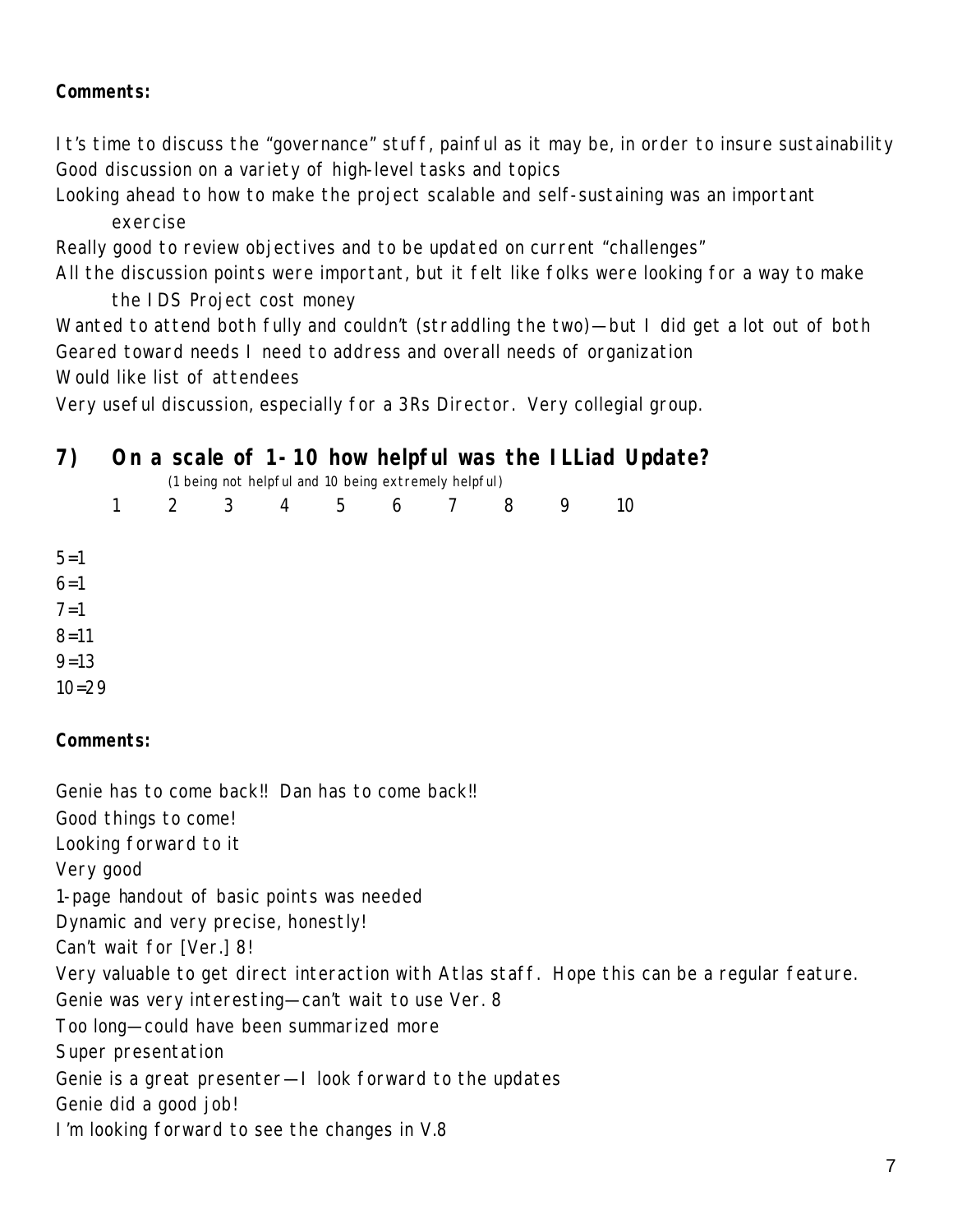Thank God Atlas is fixing all the client problems So cool—Genie is great Although for me, it was redundant because I heard most of it at the new member orientation [Ver.] 8.0 – can't wait Not only informative but comic relief! Terrific—perfect spot in the schedule for Genie. Bright, intelligent, vivacious. How lucky is IDS! Without having ILLiad, I'm sure a lot of it was lost on me—hence the "9" It's still astonishing to see a vendor so responsive and interested in interaction with users and improvements for their system Nice to see what's coming Very interesting, good to know, but not exactly "helpful" right now It's helpful to get an idea of what we're in for Glad to see Genie here - 10, 11, 12!!  $\odot$ Helpful yes, fun YES!

### **8) On a scale of 1-10 how helpful was the session on IDS Website Redesign?**

|           | v<br>(1 being not helpful and 10 being extremely helpful) |                |   |   |   |   |   |   |   |    |  |  |
|-----------|-----------------------------------------------------------|----------------|---|---|---|---|---|---|---|----|--|--|
|           | 1                                                         | $\overline{2}$ | 3 | 4 | 5 | 6 | 7 | 8 | 9 | 10 |  |  |
|           |                                                           |                |   |   |   |   |   |   |   |    |  |  |
| $2=1$     |                                                           |                |   |   |   |   |   |   |   |    |  |  |
| $5 = 4$   |                                                           |                |   |   |   |   |   |   |   |    |  |  |
| $6 = 3$   |                                                           |                |   |   |   |   |   |   |   |    |  |  |
| $7 = 8$   |                                                           |                |   |   |   |   |   |   |   |    |  |  |
| $8 = 13$  |                                                           |                |   |   |   |   |   |   |   |    |  |  |
| $9 = 11$  |                                                           |                |   |   |   |   |   |   |   |    |  |  |
| $10 = 11$ |                                                           |                |   |   |   |   |   |   |   |    |  |  |
| $N/A=2$   |                                                           |                |   |   |   |   |   |   |   |    |  |  |
|           |                                                           |                |   |   |   |   |   |   |   |    |  |  |

#### **Comments:**

Kate is doing a great job Didn't make it to that one **Skipped** Prolonged ?????? for redesign so late in the afternoon? Will be easier "navigation" Very good Just do it Session was good—I don't use the site much (yet!) Don't overdo the technology this time. The content and layout is the most important.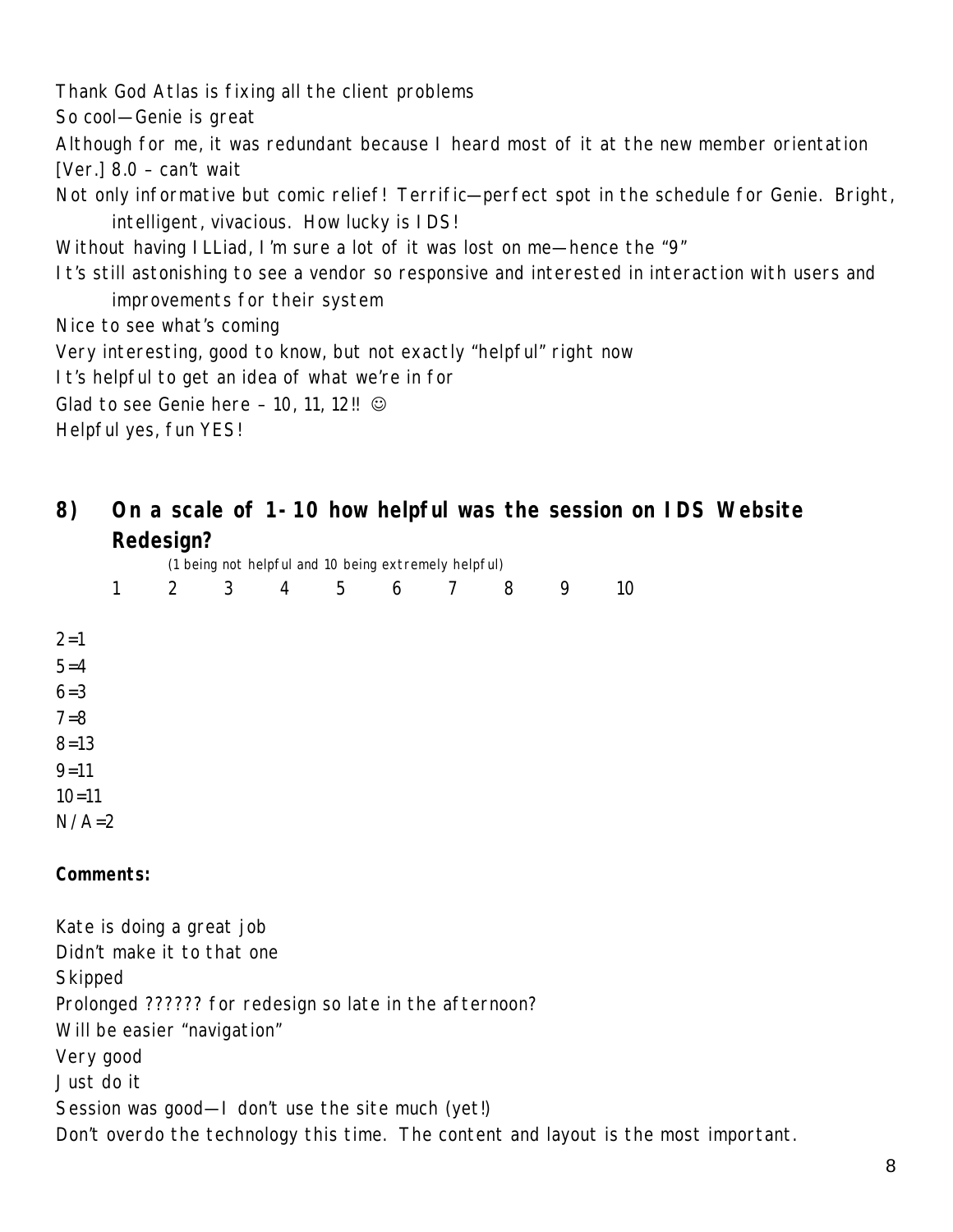Ambitious overhaul to showcase the IDS Project is necessary Not using much yet Sounds interesting—look forward to new design Easier on the eye—liked that moving the cursor didn't lose what you were looking at Potential for being a very valuable resource—good already. I can see it's soon to be even better. Good ideas. Nice to see a work in progress! We are already up and running in IDS so the IDS web page doesn't get used much now Great to hear updates but will need to try it on I look forward to seeing what will be done! Didn't attend I find the site helpful and check it on a regular basis Prototype looks great! Missed it.  $\odot$  (Was out with Genie, Mark & Harriet) Good example of project planning—look forward to results

## **9) Please share your thoughts on what topics you'd like included at future conferences.**

ILLiad updates—a must. IDS staff are not understanding copyright.

More on eSerials!

Handouts of training materials at web links

Would like chocolate included at future conferences

ILLiad 8 update

Business plan

Presentations from other, similar projects in country? (Too much \$\$\$?)

I'll let you know after we've been up and running for a while

More time to review breakout sessions

Improving LAND

Let's actually do a few borrowing requests and a few lending requests

Equipment—what people are using—what is available—scanners, copiers and such. May make better work conditions.

More hands-on sessions on optimizing through custom holdings or availability server or copyright, etc.

More and bigger signs and more directions, i.e., where the eating areas are, directed by a person when the line formed

How to increase fill rate by targeting acquisition of items most often needed to go outside project for

Breakouts—broken down [more]—tracked discussion, equipment, policy, processing, tips, Availability Server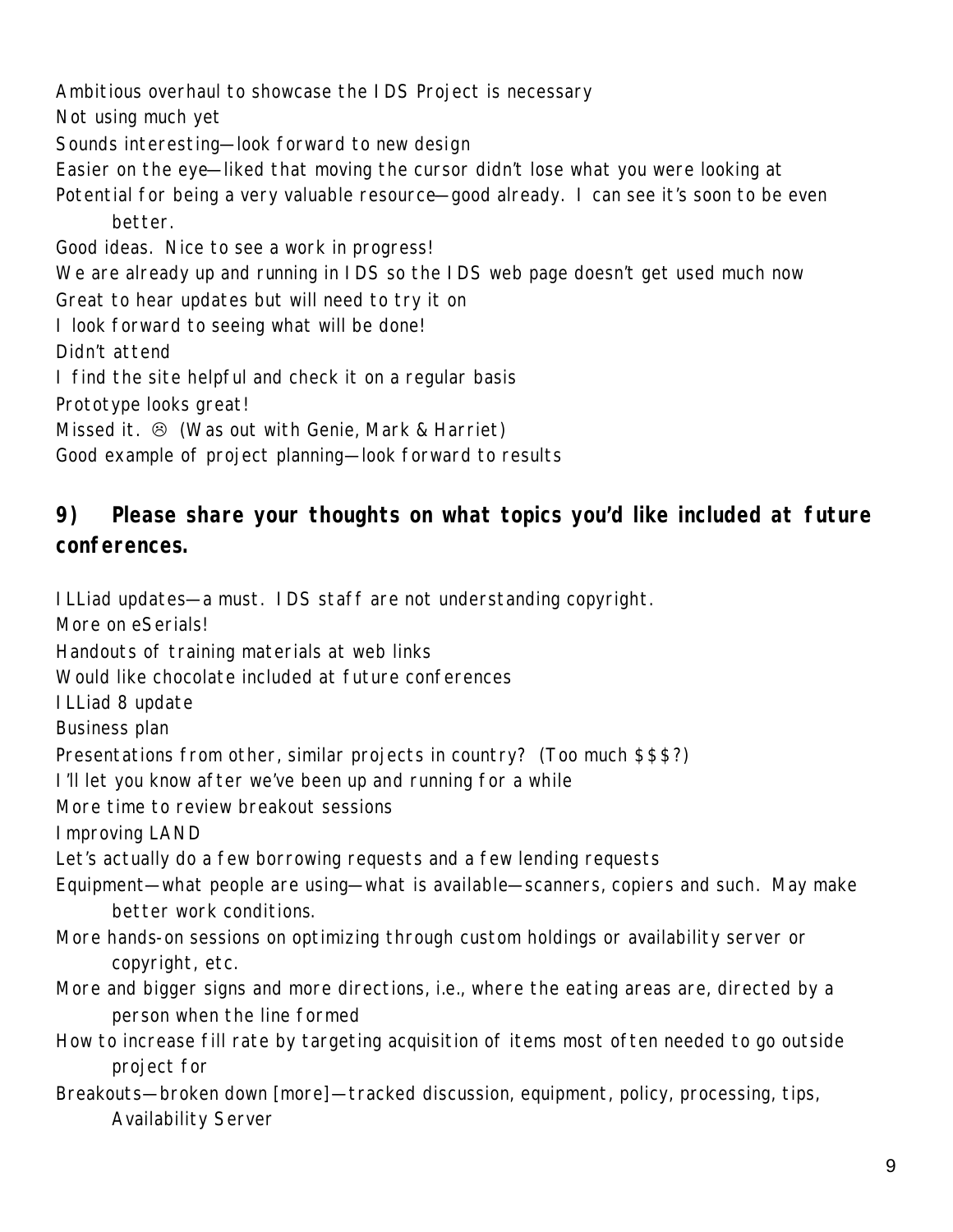Load leveling does not appear to be making good progress. If not, it needs to be discussed by IDS libraries.

Streamline feedback process

Can we have an intensive session that focuses on staff/student training?

Maybe something on development of web pages

I need to know more about how the project will work in my setting before I can decide on topics Delivery issues, especially if CampusShip is part of the mix

# **10) Other comments:**

Suggestion that Atlas do day-long on-site visit for borrowing.

Attendee list included in packet would be great

Dinner was fabulous; Country Inn Suites--fabulous; information given--fabulous; meeting people and putting faces with names—priceless!!

Have different color name tag for newbies and those considering joining

I loved seeing all the new updates to your library since I was here last

Kudos to the SUNY Geneseo library staff and all those support people who were enlisted to Schedule, organize, and pull off this conference. The flow of events never faltered, technology support was ideal, and all information dispensed and presentations made were totally relevant. Finally, the interaction, socially and professionally, that is fostered here is priceless and must be considered to be a major contribution to the success of the IDS Project.

Thank you—I enjoyed my first conference

Let's go back to a 1-day conference!

Mentor program presentation was also very useful

Liked seeing pictures of the libraries of other project participants. Chris Sisak was another great motivational person—sending her out to recruit new participants would be beneficial. Get her and Genie out on the road with Ed.

Teach students was a concern—why not take pictures (or a video) of what is involved in processing a request which can be used along with directions. Each school would have to do their own, as each has different work conditions.

More whole wheat bread and healthy snacks (although the cookies are good!) Should we use a wiki?

Why did the snacks disappear before Wed. morning break?

- This was an excellent conference. For me,the early August timing is excellent. My thanks for all the hard work that Geneseo puts into the planning for this meeting.
- As usual, 2007 meeting was worth the time and effort that went into the careful planning and organization. Great job Ed and conference committee. Thank you Donna and Patty!
- Geneseo and IDS staff are great hosts! Thanks.
- I really enjoyed the whole experience and look forward to being a part of the entire process in the future. Let's go!